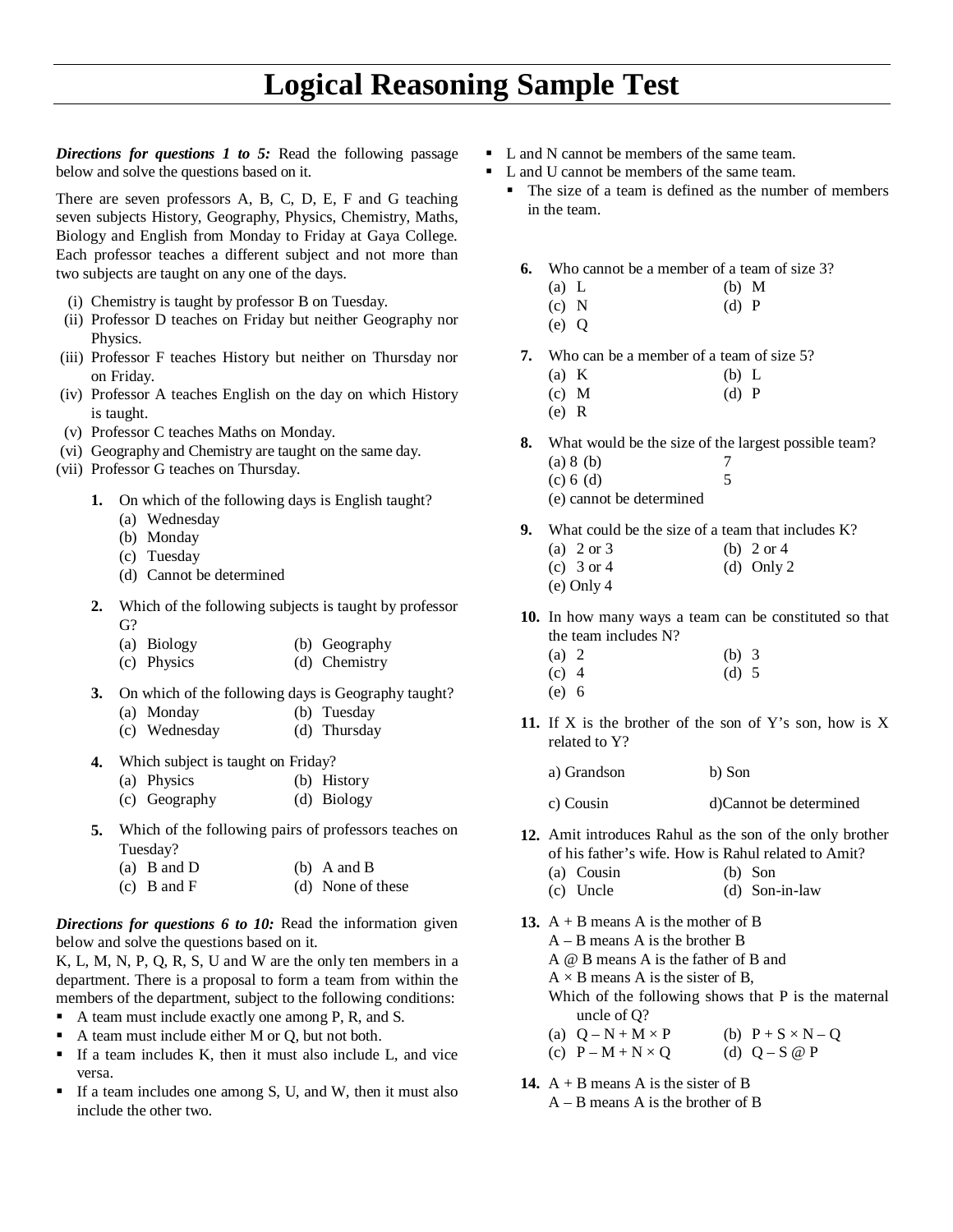$A \times B$  means A is the daughter of B.

Which of the following options show that E is the maternal uncle of D?

- (a)  $D + F E$  (b)  $D F \times E$ (c)  $D \times F + E$  (d) None of these
- **15.** Introducing a boy, a girl said, "He is the son of the daughter of the father of my uncle." How is the boy related to the girl?
	- (a) Cousin (b) Nephew
	- (c) Uncle (d) Son-in-law
- **16.** Neha Kavi moved a distance of 75 metres towards the north. She then turned to her left and walked for 25 metres, turned left again and walked 80 metres. Finally, she turned to the right at an angle of 45º. In which direction was she moving finally?
	- (a) North-east (b) North-west
	- (c) South (d) South-west
- **17.** One day, Dileep left his home and walked 10 km southwards, turned right and walked 5 km, turned right and walked 10 km, walked left and then walked 10 km. How many kilometres will he have to walk to reach his home straight?
	- (a) 10 km (b) 15 km (c) 20 km (d) 25 km
- **18.** Tanay is standing facing north. Turning to his right, he walks 25 metres. He then turns to his left and walks 30 metres. He, further, walks 25 metres to his right. He then walks to his right again and walks 55 metres. Finally, he turns to the right and walks 40 metres. In which direction is he now from his starting point?

| (a) South-west | (b) South      |
|----------------|----------------|
| (c) North-west | (d) South-east |

- **19.** Kaveri walks 10 km towards North. From there she walks 6 km towards South. Then, she walks 3 km towards East. How far and in which direction is she with reference to her starting point?
	- (a) 10km Northwest (b) 6km Southwest
	- (c) 5km Southwest (d) 5km Northeast
- **20.** Gyan Prakash left for his college in his car. He drove 15 km towards north and then 10 km towards west. He then turned to the south and covered 5 km. Further, he turned to the east and moved 8 km. Finally, he turned right and drove 10 km. how far and in which direction is he from his starting point?
	- (a)  $2 \text{ km West}$  (b)  $5 \text{ km East}$
	- (c) 3 km North (d) 6 km South

*Directions for questions 21 to 25: Read the following passage and solve the questions based on it.*

Amit, Bharat, Chandan, Dinesh, Eeshwar and Ferguson are cousins. None of them are of the same age, but all of them have birthdays on the same date. The youngest of them is 17 years old and Eeshwar, who is the eldest, is 22 years old. Ferguson is somewhere between Bharat and Dinesh in age. Amit is elder to Bharat and Chandan is older than Dinesh.

- **21.** Which of the following is not possible?
	- (a) Dinesh is 20 years old
	- (b) Ferguson is 18 years old
	- (c) Ferguson is 19 years old
	- (d) Ferguson is 20 years old
- **22.** If Bharat is 17 years old, then which of the following could be the ages of Dinesh and Chandan respectively?
	- (a) 18 and 19 (b) 19 and 21
	- (c) 18 and 20 (d) 18 and 21
- **23.** If two of the cousins are between Chandan and Ferguson in age, then which of the following must be true?
	- (a) Amit is between Ferguson and Dinesh in age
	- (b) Bharat is 17 years old
	- (c) Bharat is younger than Dinesh
	- (d) Ferguson is 18 years old
- **24.** If Amit is one year elder to Chandan, the number of logically possible orders of all six cousins by increasing age is
	- (a) 2 (b) 3 (c) 4 (d) 5
- **25.** If Chandan is 19 years old, which of the following must be true?
	- (a) Amit is 20 years old and Dinesh is 21 years old
	- (b) Bharat is 18 years old and Amit is 20 years old
	- (c) Bharat is 20 years old and Amit is 21 years old
	- (d) Dinesh is 17 years old and Bharat is 21 years old

*Directions for questions 26 to 29:* Read the following passage and solve the questions based on it.

The Hotel Leela in Goa has two wings, the East wing and the West wing. Some East wing rooms, but not all, have an ocean view. All the West wing rooms have a harbor view. The charges for all the rooms are the same, except:

- (i) There is an extra charge for all harbour view rooms on or above the third floor.
- (ii) There is an extra charge for all ocean view rooms, except those without a balcony.
- (iii) Some harbour view rooms on the first two floors and some East wing rooms without an ocean view have kitchen facilities, for which there is an extra charge.
- (iv) Only the ocean view and the harbour view rooms have balconies.

**26.** A guest can avoid an extra charge by requesting: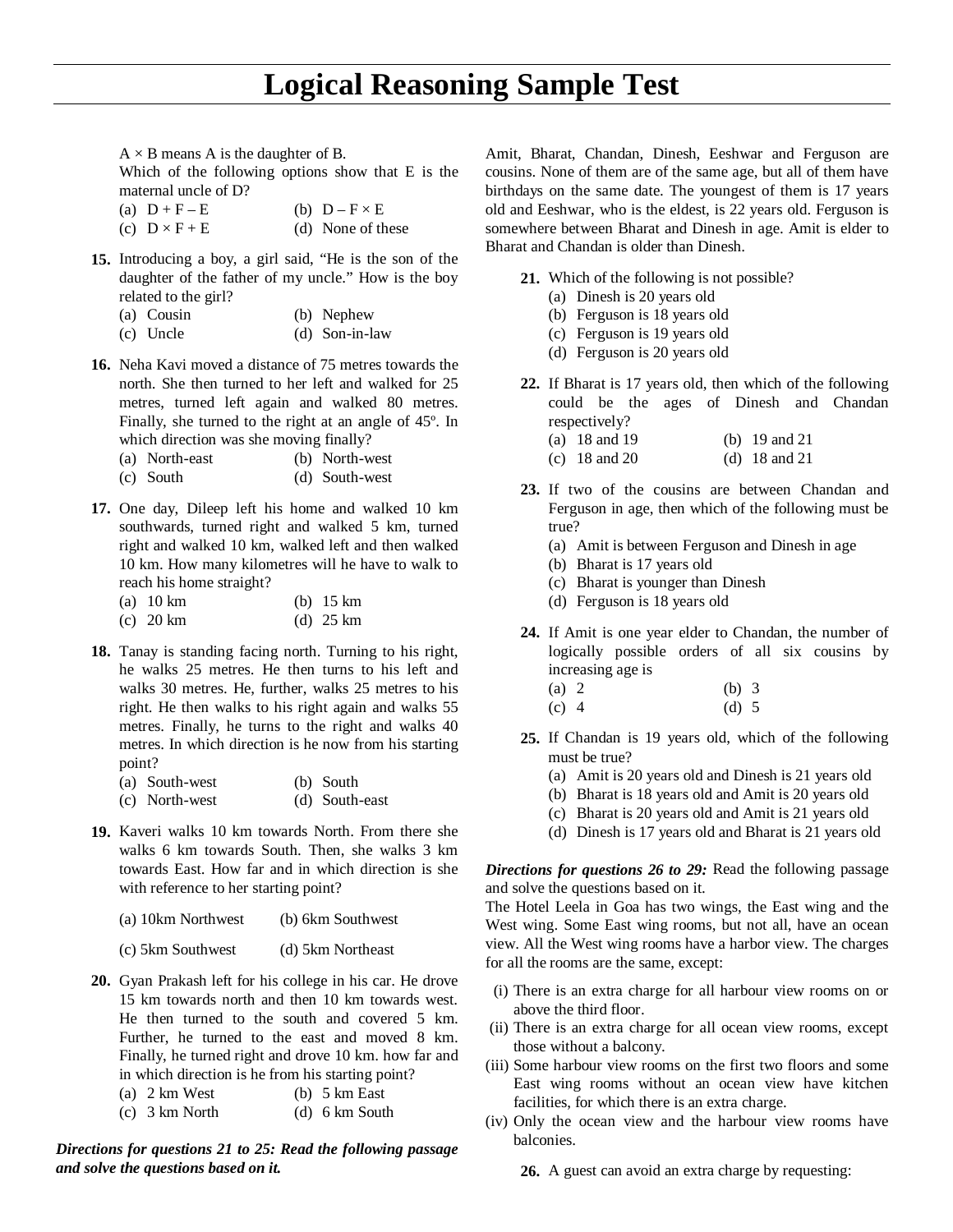- (a) a West wing room on one of the first two floors
- (b) a West wing room on the fourth floor without a balcony
- (c) an East wing room without an ocean view
- (d) an East wing room without a balcony
- **27.** Which of the following must be true if all the conditions are as stated?
	- (a) all rooms above the third floor involve an extra charge
	- (b) no room without an ocean or a harbour view or kitchen facilities involves an extra charge.
	- (c) there is no extra charge for any East wing room without an ocean view
	- (d) there is no extra charge for any room without kitchen facilities.
- **28.** Which of the following must be false if all the conditions are applied?
	- (a) some ocean view rooms do not involve an extra charge
	- (b) all rooms with kitchen facilities involve an extra charge
	- (c) some West wing rooms above the second floor do not involve an extra charge
	- (d) some harbour view rooms do not involve an extra charge
- **29.** Which of the following cannot be determined on the basis of the information given?
- I. whether there are any rooms without a balcony for which an extra charge is imposed
- II. whether any room without a kitchen or a view involves an extra charge
- III. whether two extra charges are imposed for any room
	- (a) I only
	- (b) II only
	- (c) I and III only
	- (d) II and III only
- **30.** The CEO of a company must appoint a committee of 5 persons from different fields to serve as committee members. He must select two MBAs from A, B and C and three Engineers from F, G and H.

(i) Both B and H, cannot be appointed in the committee.

(ii) Both G and F, cannot be appointed in the committee.

(iii) Both E and H, cannot be appointed in the committee.

|         |  |  |         | If C is not selected in the committee then            |  |
|---------|--|--|---------|-------------------------------------------------------|--|
|         |  |  |         | any of the following could be in the committee except |  |
| $(a)$ D |  |  | $(b)$ H |                                                       |  |
| (c) E   |  |  | $(d)$ G |                                                       |  |

*Directions for questions 31 to 32:* Read the following passage and solve the questions based on it.

- (i) Seven friends P, Q, R, S, T, U and W have gathered at the Patna airport. However, only five of them are scheduled to go to five different places Delhi, Chennai, Lucknow, Bangalore and Kolkata.
- (ii) Five of them are executives with specializations in Administrative (Admn), Human Resource Management (HRM), Marketing, Systems and Finance.
- (iii) T is an executive and he is going to Chennai and his specialization is neither Finance nor Marketing.
- (iv) W is a system specialist and is going to Delhi. U is an executive but is not going anywhere.
- (v) Q is an executive with specialization in HRM but has come at the airport to see his friends only.
- (vi) P is an executive but not from Marketing and is going to one of the destinations but not to Bangalore or Kolkata.
- **31.** Who among the following specializes in Marketing?
	- (a) S (b) P
	- (c) U (d) Cannot be determined
- **32.** What is the specialization of R?
	- (a) Finance
	- (b) Marketing
	- (c) Either Marketing or Finance
	- (d) None of these

*Directions for questions 33 to 34:* Read the following passage and solve the questions based on it.

- (i) Six men B, D,C,M, J and K are split in two groups of three each and are made to stand in two rows, such that a man in one row is exactly facing a man in the other row.
- (ii) M is not at the ends of any row and is to the right of J, who is facing C. K is to the left of D, who is facing M.
- **33.** Which of the following groups of men are in the same row?

these

| $(a)$ BMD | $(b)$ MJK   |
|-----------|-------------|
| (c) BDC   | (d) None of |

**34.** Who is to the immediate left of B?

| $(a)$ M | $(b)$ D |                     |
|---------|---------|---------------------|
| $(c)$ J |         | (d) Data inadequate |

*Directions for questions 35 to 37:* Read the following passage and solve the questions based on it.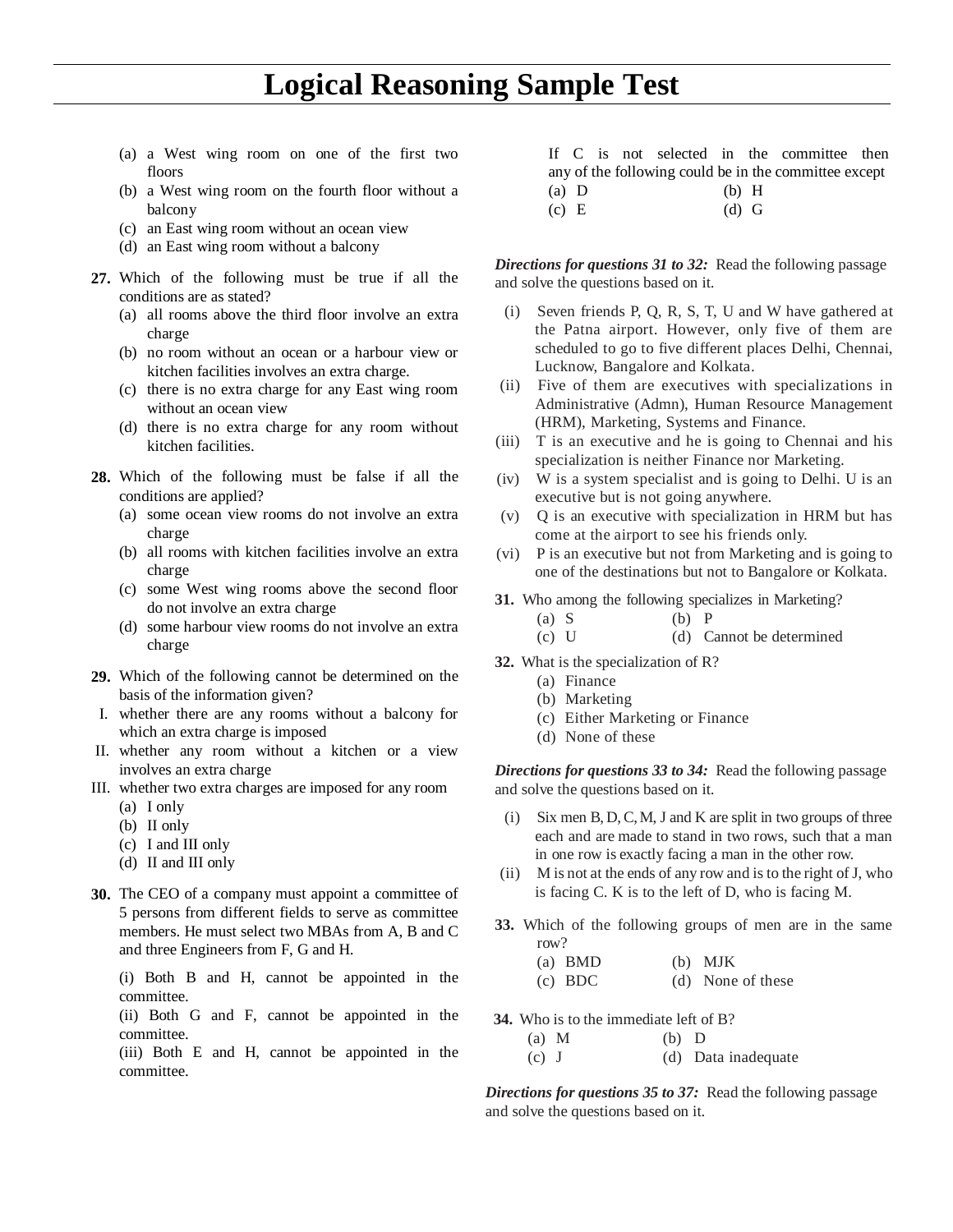A, B, C, D, E, F and G are seven persons who travel to office everyday by a particular train which stops at five stations 1, 2, 3, 4 and 5 respectively after leaving its base station.

- (i) Three among them get on the train at the base station.
- (ii) D gets down at the next station at which F gets down.
- (iii) B does not get down either with A or F.
- (iv) G alone gets on at station 3 and gets down with C after having passed one station.
- (v) A travels between only two stations and gets down at station 5.
- (vi) None of them gets on at station 2.
- (vii) C gets on with F but does not get on with either B or D.
- (viii) E gets on with two others and gets down alone after D. (ix) B and D work in the same office and they get down
- together at station 3.
- (x) None of them get down at station 1.
- **35.** At which station does E get down?
	- (a) 2 (b) 3 (c) 4 (d) Cannot be determined
- **36.** At which station do both C and F get on?

| (a) 1   | (b) 2 |                   |
|---------|-------|-------------------|
| $(c)$ 4 |       | (d) None of these |

- **37.** At which of the following stations do B and D get on?
	- (a)  $1$  (b)  $2$
	- (c) 3 (d) Cannot be determined

*Directions for questions 38 to 40:* Read the following passage and solve the questions based on it.

A business school publishes three issues of their research Journal in a year. The editor decided that the upcoming three issues April, August and December would carry articles written by seven of the most reputed professors of the school. Each of the seven authors (T, U, V, W, X, Y and Z) will have at least one article published but some may have more than one article published. The following restrictions apply to the publication of the articles:

- (i) Each of the issues being prepared must contain at least two articles.
- (ii) Only these seven professors' articles can appear in the upcoming April, August and December issues.
- (iii) No author may publish in each of the two consecutively published issues or twice in the same issue.
- (iv) If an article written by T appears in an issue, then an article written by U must also appear in that issue.
- (v) If an article written by W appears in an issue, then an article written by Y must appear in the immediately preceding issue.

(vi) An article written byY cannot be published in an issue that contains an article written by Z.

**38.** If the April issue consists exclusively of articles written by T and U, then the August issue can consist exclusively of https://www.freshersnow.com/previous-year-question-papers/

articles written by which of the following group of authors?

- (a) V and X (b) V and Y
- (c) W and Z (d) V, Y and Z
- **39.** If the April issue consists exclusively of articles written by U, V and Z, then the August issue must contain an article written by which of the following authors? (a) W (b) X  $(c)$  Y  $(d)$  Z
- **40.** If the December issue consists exclusively of articles written by U, V and W, then the August issue must have consisted of articles written by which of the following groups of authors?
	- (a) T and Z (b) U and Y
	- (c)  $X$  and  $Y$  (d)  $X$  and  $Z$